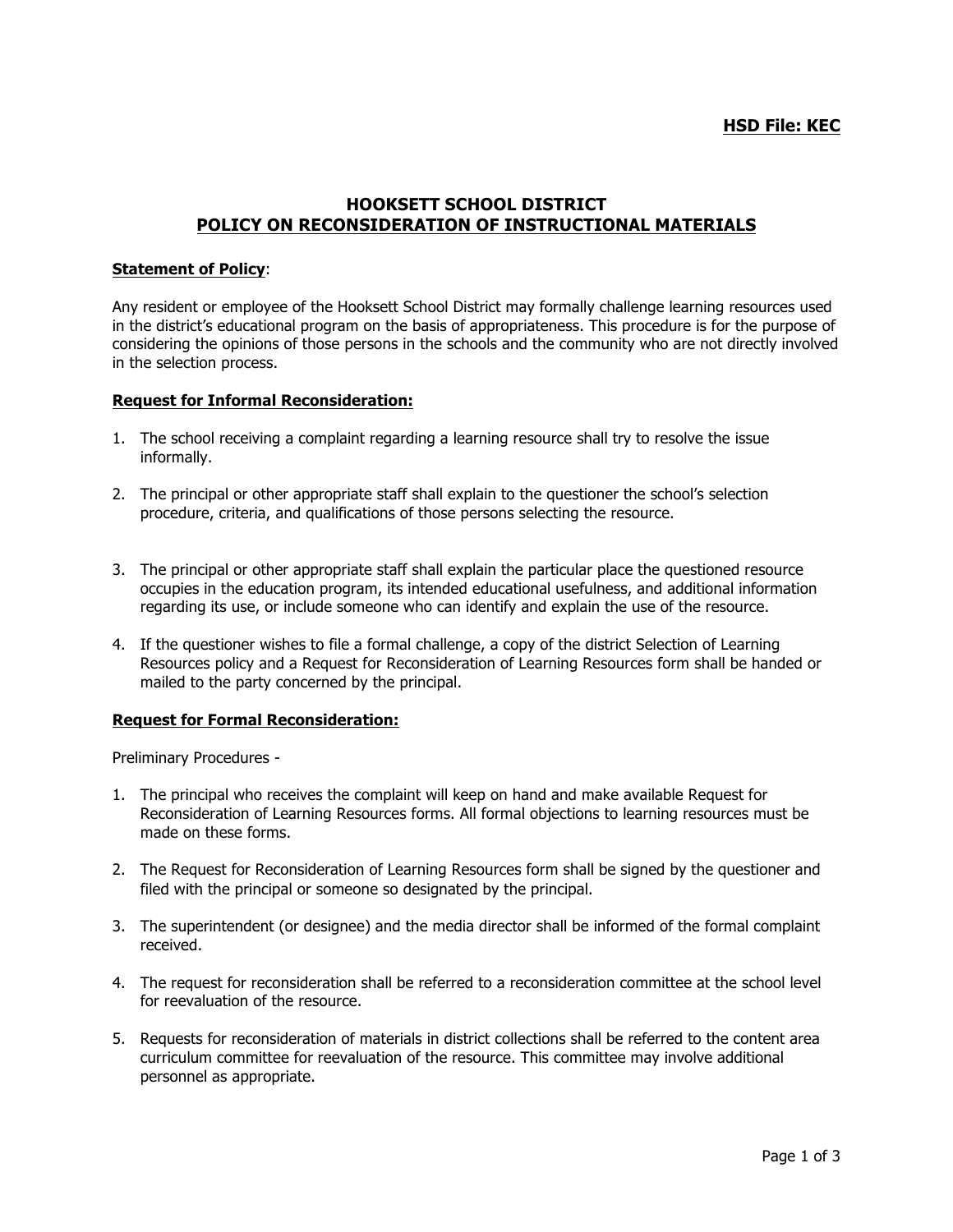### **HSD File: KEC**

## **The Reconsideration Committee:**

Upon receipt of a request for formal reconsideration of a learning resource, the principal shall:

- 1. Appoint a reconsideration committee including the following membership as appropriate:
	- a. One member of the administrative staff chosen by the superintendent (or designee);
	- b. One member of the school teaching staff chosen by the school staff;
	- c. One member of the content area curriculum committee chosen by superintendent (or designee);
	- d. One member of the parent community chosen by PTO/PTA
- 2. Name a convener of the reconsideration committee.
- 3. Arrange for a reconsideration committee meeting within 10 working days after the complaint is received.
- 4. The reconsideration committee may choose to consult district support staff and/or community persons with related professional knowledge.
- 5. The reconsideration committee shall review the challenged resource and judge whether it conforms to the principles of selection outlined in the district's Selection of Learning Resources policy.

#### **Resolution:**

The reconsideration committee shall:

- 1. Examine the challenged resource;
- 2. Determine professional acceptance by reading critical reviews of the resource;
- 3. Weigh values and faults and form opinions based on the material as a whole rather than on passages or sections taken out of context;
- 4. Discuss the challenged resource in the context of all of the resources used of the educational program;
- 5. Discuss the challenged item with the individual questioner if it is deemed necessary;
- 6. Prepare a written report.
	- a. The written report shall be provided to the individual questioner if requested.
	- b. The written report shall be retained by the school principal, with copies forwarded to the superintendent (or designee). A minority report also may be filed.
	- c. Written reports, once filed, are available for examination upon approval of the principal.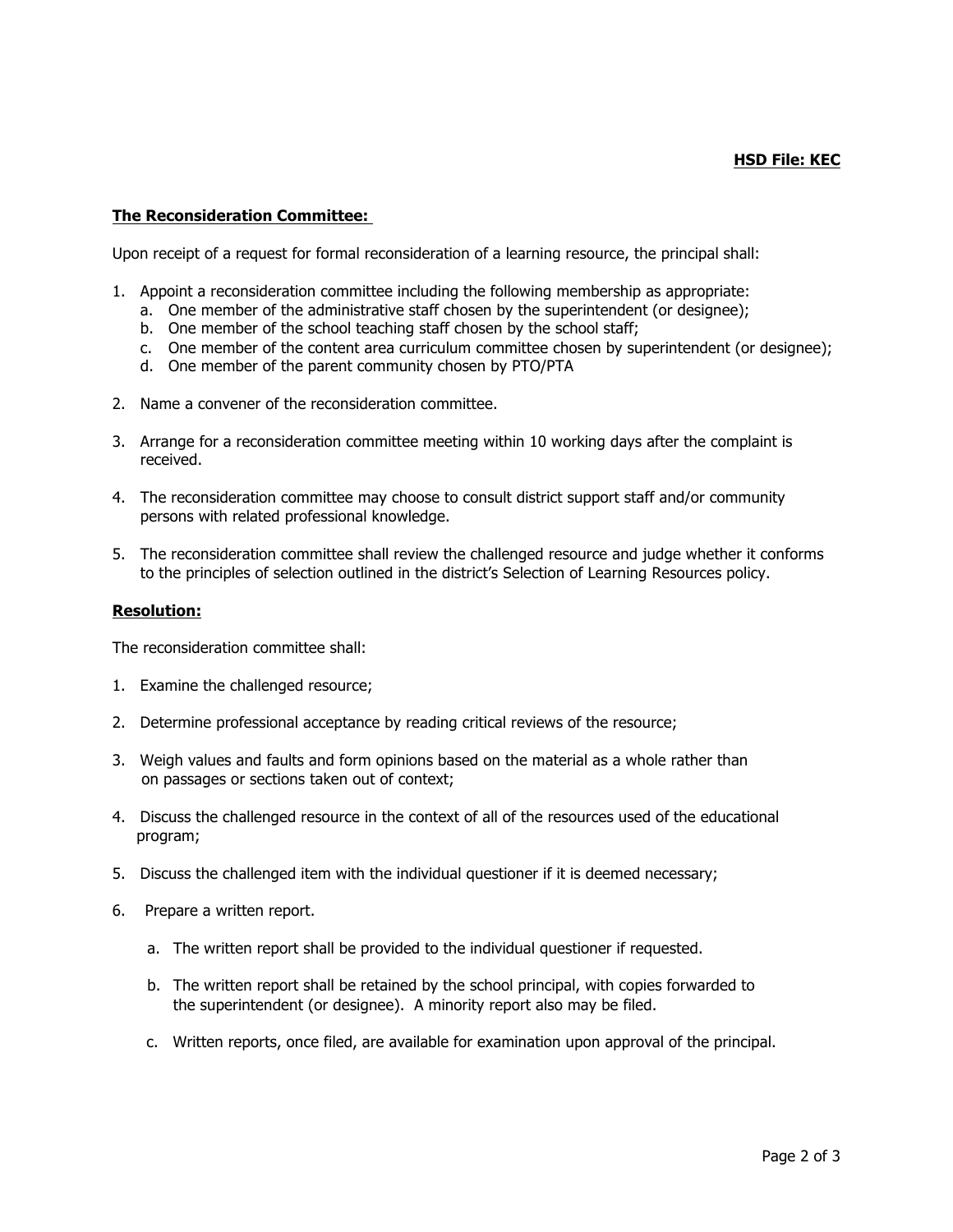The decision of the reconsideration committee is binding for the individual school. Notwithstanding any procedure outlined in this policy, the questioner shall have the right to appeal any decision of the reconsideration committee to the Hooksett School Board as the final review panel.

## **Guiding Principles:**

- 1. Any resident or employee of the school district may raise objection to learning resources used in a school's educational program, despite the fact that the individuals selecting such resources were duly qualified to make the selection, followed the proper procedure, and observed the criteria for selecting learning resources.
- 2. The principal should review the selection and objection rules with the teaching staff at least annually. The staff should be reminded that the right to object to learning resources is one granted by policies enacted by the Board of Trustees.
- 3. No parent has the right to determine reading, viewing, or listening matter for students other than his or her own children.
- 3. Access to challenged material shall not be restricted during the reconsideration process.
- 4. The major criterion for the final decision is the appropriateness of the material for its intended educational use.
- 7. A decision to sustain a challenge shall not necessarily be interpreted as a judgment of irresponsibility by the professionals involved in the original selection or use of the material.

Adopted: January 15, 2002 See Appendix KEC-R Revised: October 5, 2010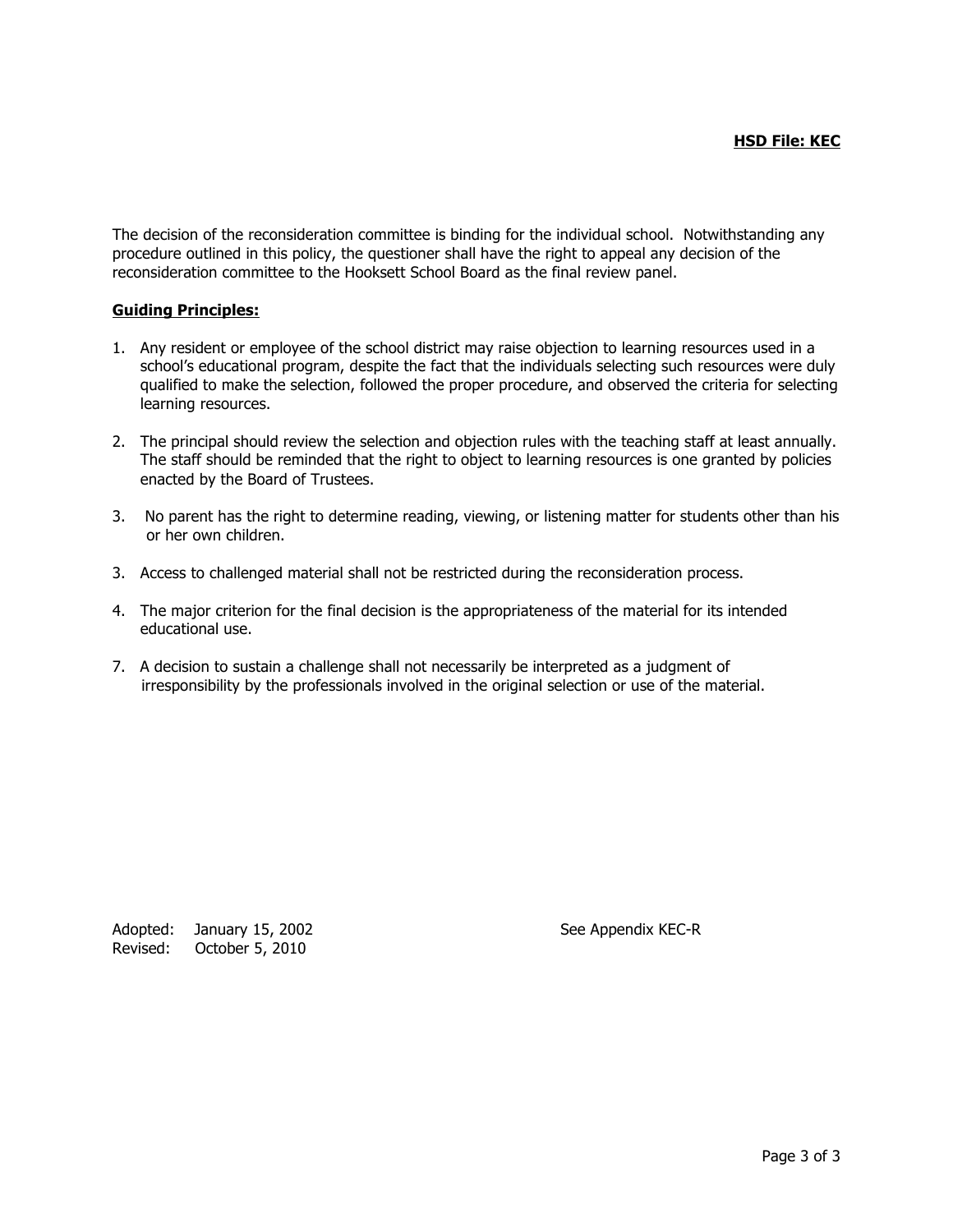# **HOOKSETT SCHOOL DISTRICT REQUEST FOR RECONSIDERATION OF INSTRUCTIONAL MATERIALS**

The Hooksett School Board has delegated the responsibility for selection and evaluation of library/educational resources to the school library media specialist/curriculum committee, and has established reconsideration procedures to address concerns about those resources. Completion of this form is the first step in those procedures. If you wish to request reconsideration of school or library resources, please return the completed form to the principal.

| Do you represent self? _____ Organization? ____ |
|-------------------------------------------------|
|                                                 |
|                                                 |